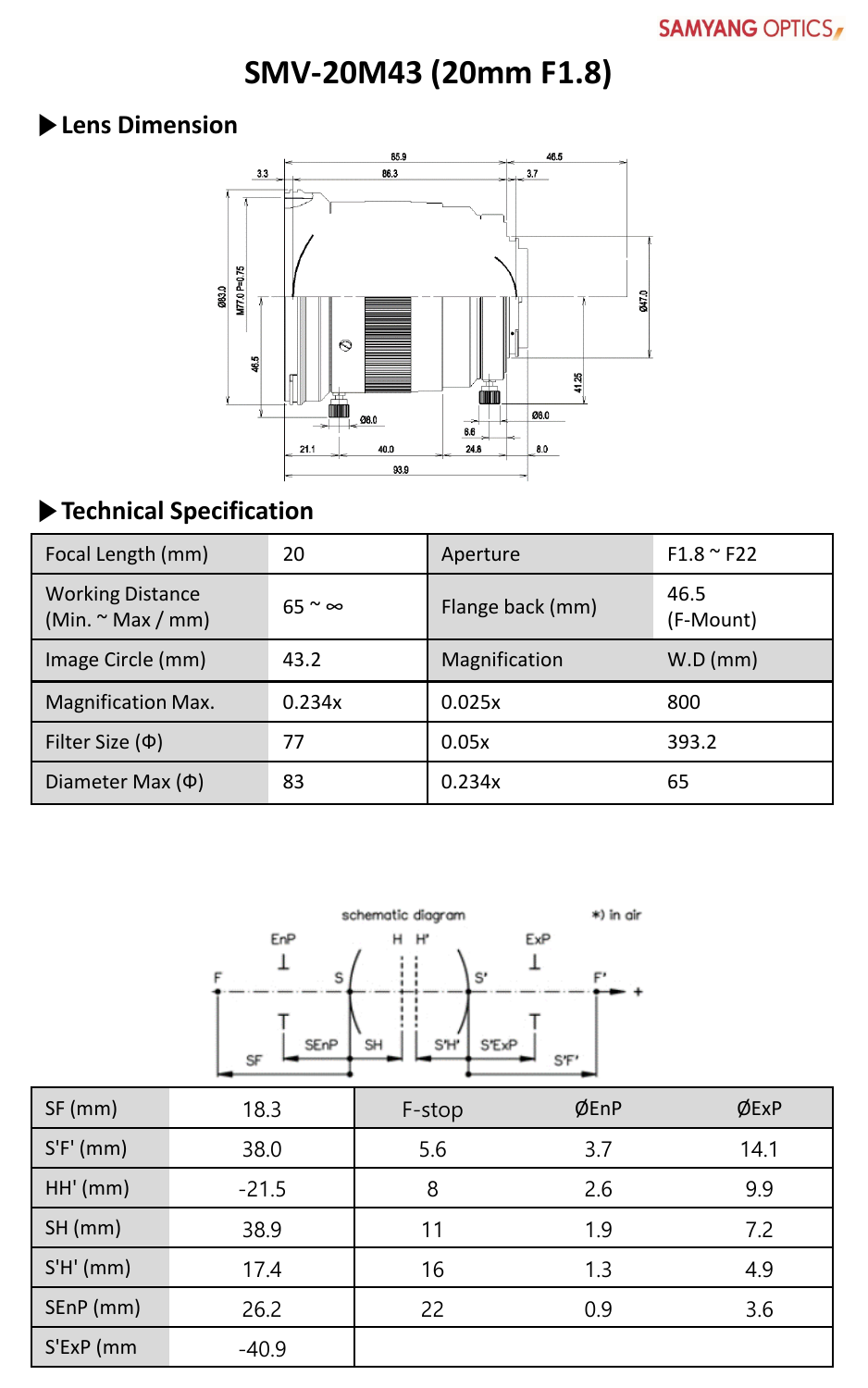#### **SAMYANG OPTICS**

### **▶MTF Charts**







## **▶Distortion**